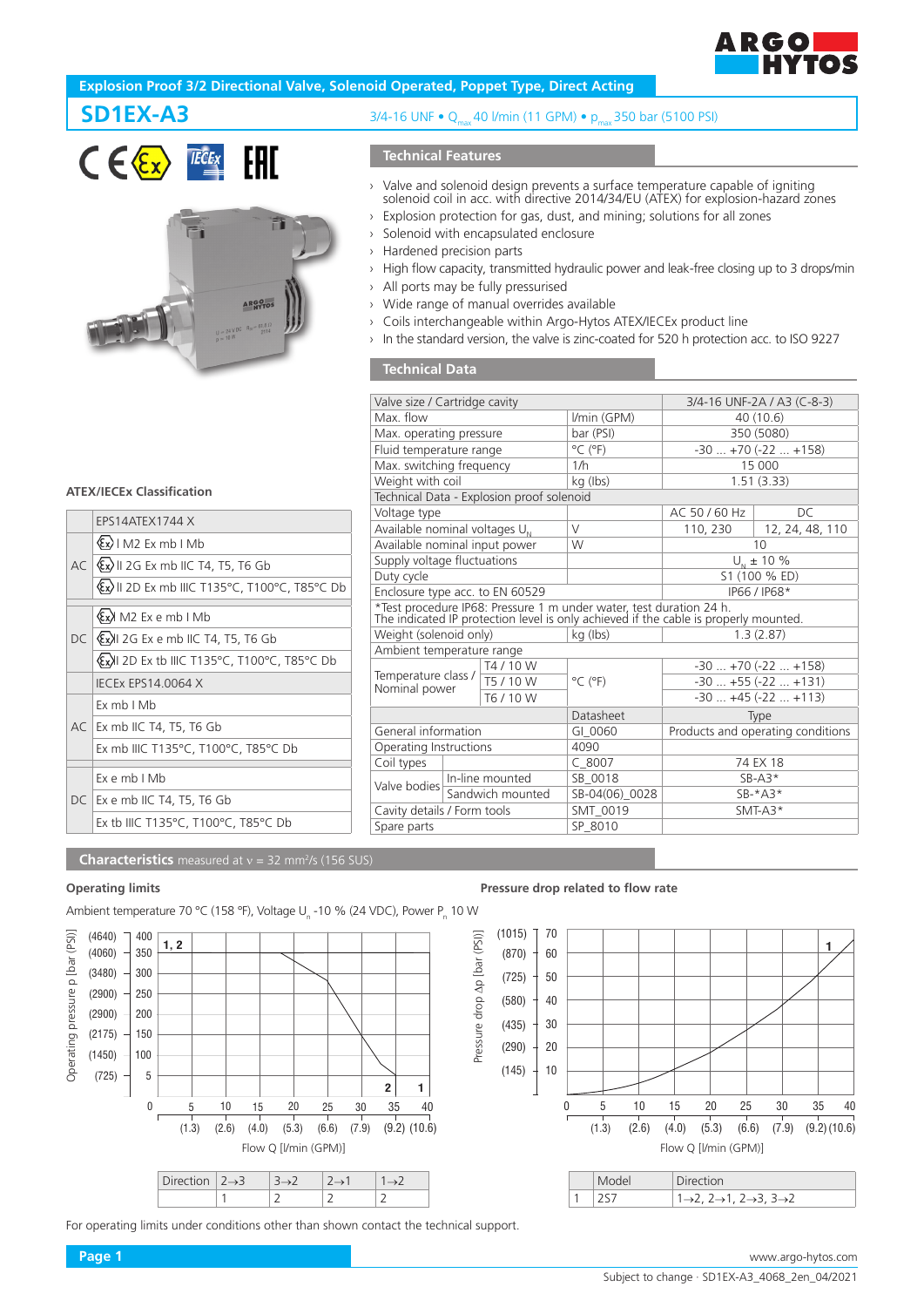



## **Manual Override** in millimeters (inches)



In case of solenoid malfunction or power failure, the spool of the valve can be shifted by manual override. For alternative manual overrides contact our technical support.



Besides the shown, commonly used valve versions other special models are available. Contact our technical support for their identification, feasibility and operating limits.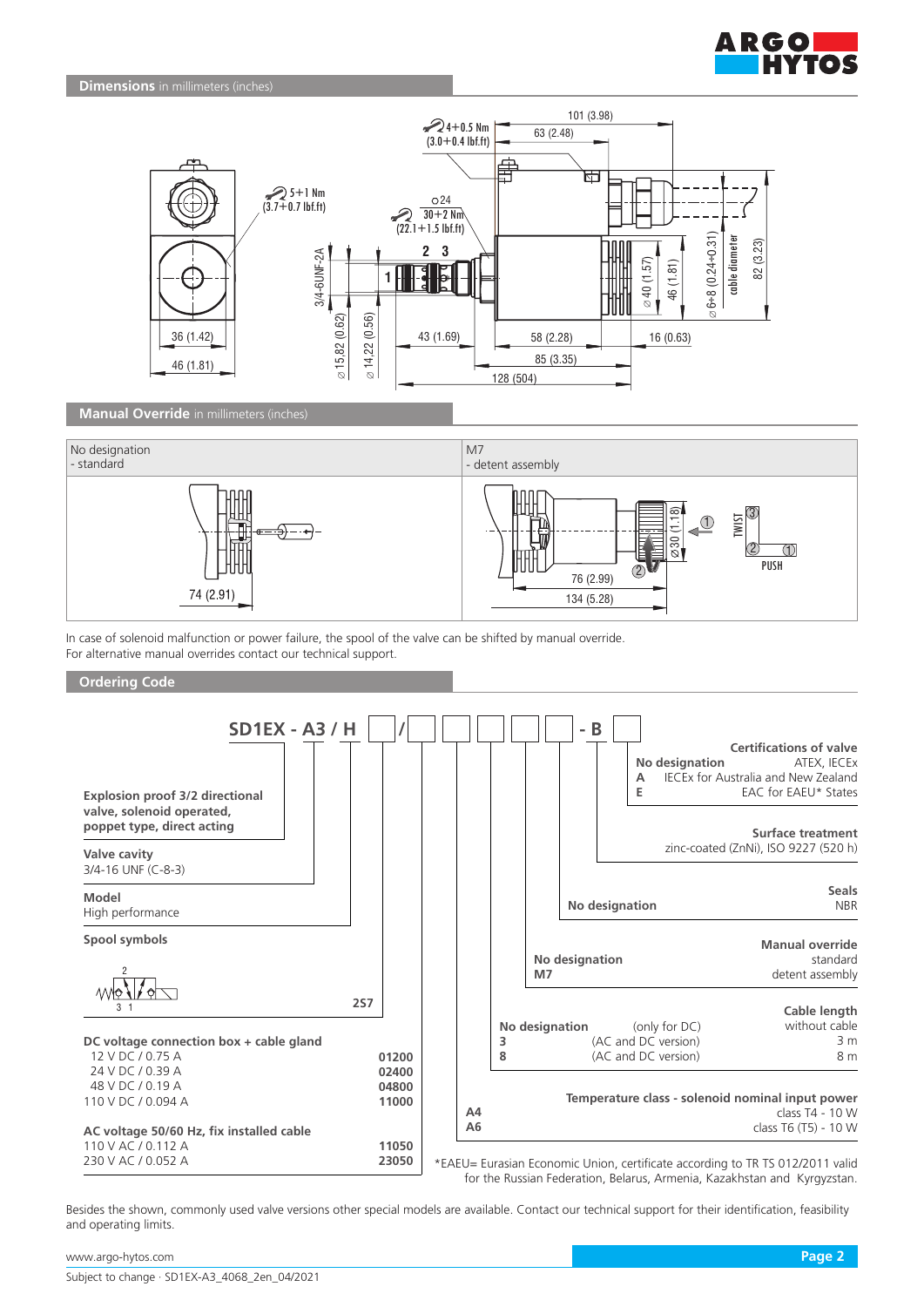

**Marking of solenoid**



## **Marking of non-electrical part of valve**

**ATEX / IECEx EAC**





## **Group I (Mining)**

| $\mathbf{L}$<br>M2<br>Ex e mb<br>(€10)  | ATEX mark of conformity to the 2014/34/EU directive and to the applicable technical norms<br>Group I for mines<br>High protection - equipment category<br>Type of protection: e - increased safety, mb - encapsulated<br>Gas group (methane)<br>Equipment protection level - high level protection for explosive atmosphere                                                                                                    |
|-----------------------------------------|--------------------------------------------------------------------------------------------------------------------------------------------------------------------------------------------------------------------------------------------------------------------------------------------------------------------------------------------------------------------------------------------------------------------------------|
| Group II                                |                                                                                                                                                                                                                                                                                                                                                                                                                                |
| II 2G<br>II 2D<br>Ex e mb<br>Ex tb<br>阴 | ATEX mark of conformity to the 2014/34/EU directive and to the applicable technical norms<br>Solenoid for surface plants with gas and vapors environment for zones 1 and 2<br>Solenoid for surface plants with dust environment for zones 21 and 22<br>Type of protection: e - increased safety, mb - encapsulated<br>Type of protection: tb - protection by enclosure<br>Equipment suitable for substances (gas) of all group |
| IIIC<br>T6/T4                           | Equipment suitable for all kinds of dust<br>Temperature class (maximum solenoid surface temperature)                                                                                                                                                                                                                                                                                                                           |
| T85/T135<br>Gb<br>Db                    | Maximum solenoid surface temperature<br>Equipment protection level - high level protection for explosive gas atmosphere<br>Equipment protection level - high level protection for explosive dust atmosphere                                                                                                                                                                                                                    |